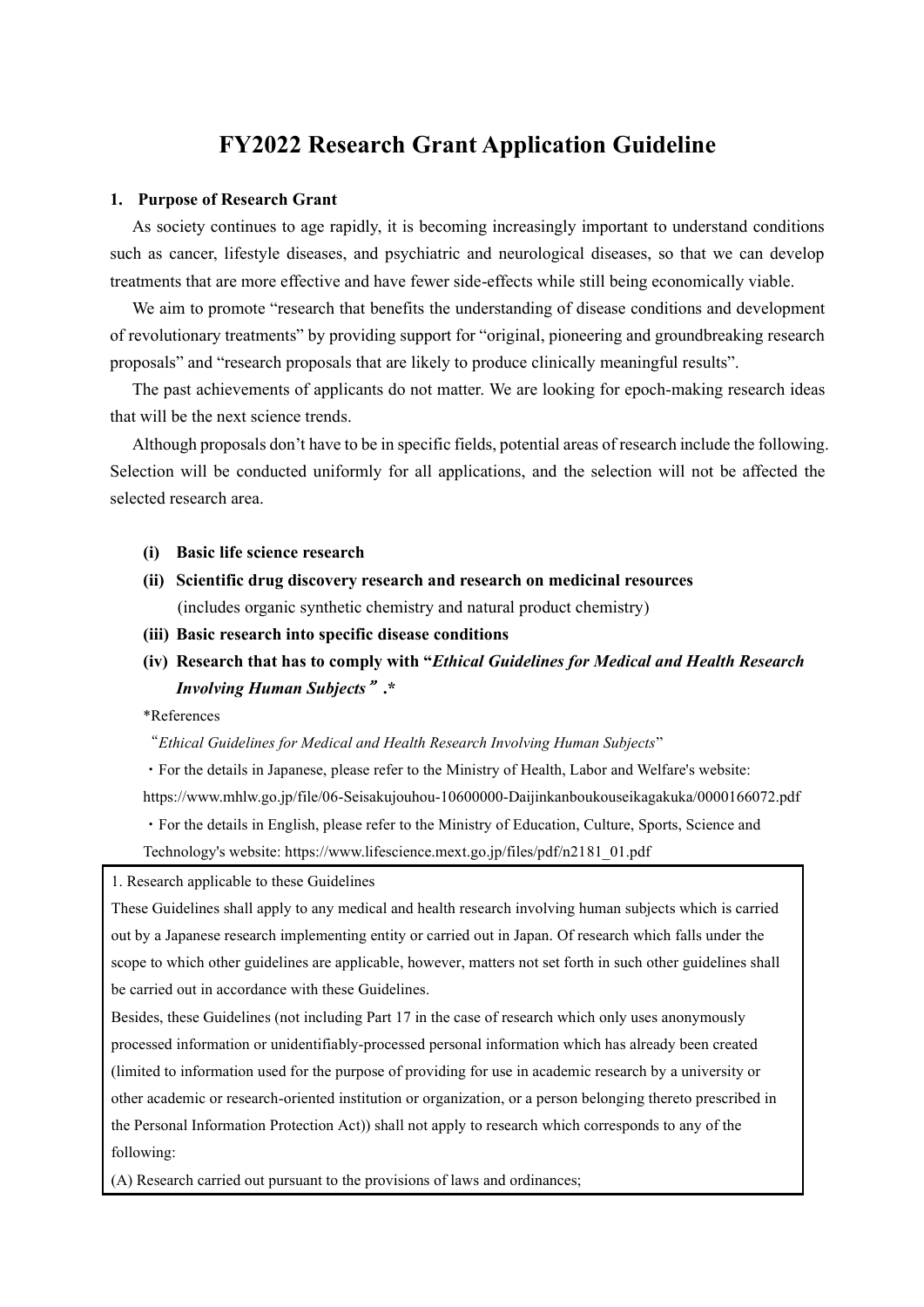(B) Research included in scope of the code of conduct set forth by laws and ordinances; or

(C) Research utilizing only the specimens and information listed in the following:

(i) Specimens and information, the value of which has already been established academically, widely utilized in research and generally available;

(ii) Information which has already been anonymized (limited to information that cannot identify a specific individual, and for which a decoding index has not been created); and

(iii) Anonymously processed information or unidentifiably-processed personal information which has already been created.

We are keen to support researchers who are newly proposing research based on your own idea, female researchers, researchers who have recently started your own laboratory, researchers who have recently returned from studying overseas, and researchers who have balanced the research with life events such as childbirth, childcare, caring parent(s)/parent(s)-in-law or a partner, etc. We will set a research grant frame for those who have received the Astellas Foundation for Research on Metabolic Disorders' (AFRMD) overseas study grant, and will grant it to those who meet the same selection criteria as other applications.

## **2. Number of recipients of fiscal year 2021 Research Grant**

We received 696 applications for fiscal year 2021 Research Grant (male:542, female:154). After indepth scientific review by Selection Committee members, fifty (50) applications (male:38, female:12) have been selected to give Research Grant of ¥2million per application. Therefore, in total, ¥100million has been given to the selected 50 applicants.

The results of the FY2021 selection of researchers that we especially would like to support are as follows;

|               | Research<br>proposal based on<br>your own idea | Female<br>researchers | Started your<br>own laboratory | Returned from<br>studying overseas<br>in 2 years | Balanced the<br>research with<br>life events* |
|---------------|------------------------------------------------|-----------------------|--------------------------------|--------------------------------------------------|-----------------------------------------------|
| <b>FY2021</b> | 60%                                            | 24%                   | 50%                            | 44%                                              | 24%                                           |
| FY2020        | 40%                                            | 22%                   | 54%                            | 32%                                              | 14%                                           |

\* Childbirth, childcare, caring parent(s)/parent(s)-in-law, etc.

#### **3. Application period**

## **From 9 AM, April 1 to 4 PM, May 31, 2022**

Just before the application deadline, many applications may come together and this over-the-capacity burden on the application system may make it difficult for applicants to apply research proposals smoothly. As you will not be able to proceed application on application system after the deadline, please prepare your application in well advance of the deadline.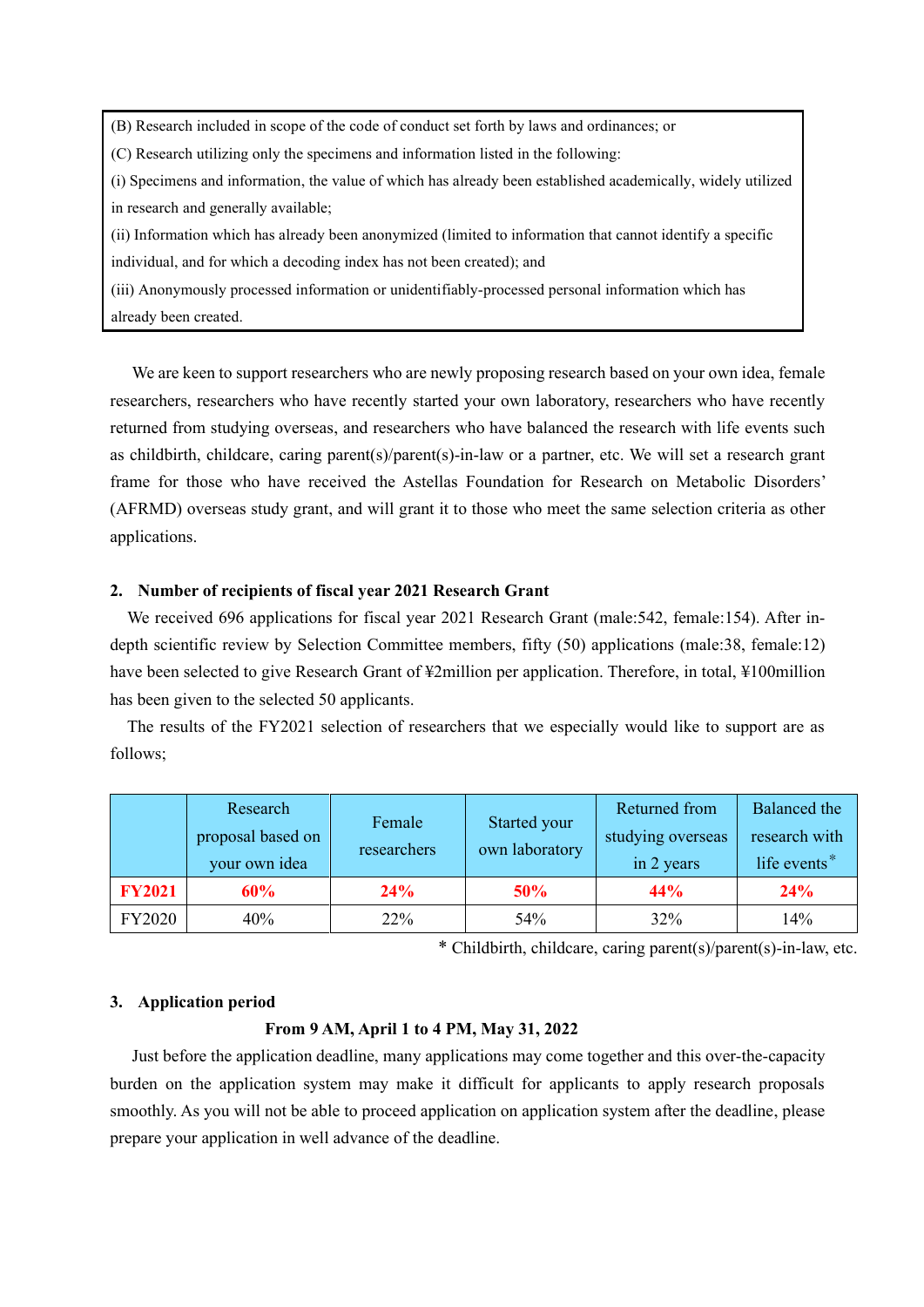## **4. Eligibility Researchers conducting their proposed research in Japan.**

- 1) No references are required.
- 2) There are no age limits.
- 3) No research grant will be awarded if a researcher has already received funding exceeding  $\frac{125}{5}$ million per project for fiscal year 2022 (direct costs excluding overhead) as the project leader as of the time of application, i.e., dispatch of the application form. This involves grants for fiscal 2022 and for multiple fiscal years including 2022.
- 4) If you are a researcher being dispatched to a public research institution from a profit-making organization, you are not eligible to apply.

## **5. Precautions**

- 1) A clinical study proposal to use products of Astellas Pharma in the market or under the development is not subject for funding of research.
- 2) We will set the research grant frame for those who have received the AFRMD's overseas study grant and are planning to return to Japan by December 2022, and those who have returned to Japan within two years. We will subsidize those who meet the selection criteria. If applicable, please fill in the application form.
- 3) Applicants cannot apply for the research grant and the study abroad grant at the same time. You can apply for both of the research grant and the step-up research grant, however, you cannot receive duplicates.
- 4) Researchers may be awarded Research Grants on no more than two separate occasions\* per person, dating back to the AFRMD's activities from fiscal 2007 onwards. A third Research Grant may be awarded however in the following circumstances:
- If the research proposal is original and challenging, and relates to an entirely different subject and has entirely different contents from the researcher's previous two grant proposals; or if the research proposal is a continuation of a subject from the researcher's previous two proposals but includes new and original ideas which would be likely to produce significant results. The overseas study grant, COVID-19 overseas study abroad support, Emergency Research Grant related to East Japan great earthquake disaster or Kumamoto earthquake disaster, and COVID-19 research grant are not counted as research grant history.
- 5) Research to aim to gain personal or corporate profits is not subject of funding of AFRMD.
- 6) We will not support those who have received overseas study grant or research grant from AFRMD and have not complied with the recipient's obligations, such as submission of various report documents.
- **6. Subject** Research that benefits understanding of specific disease conditions and development of breakthrough treatments
- **7. Funding** ¥2 million per Grant (80 in total);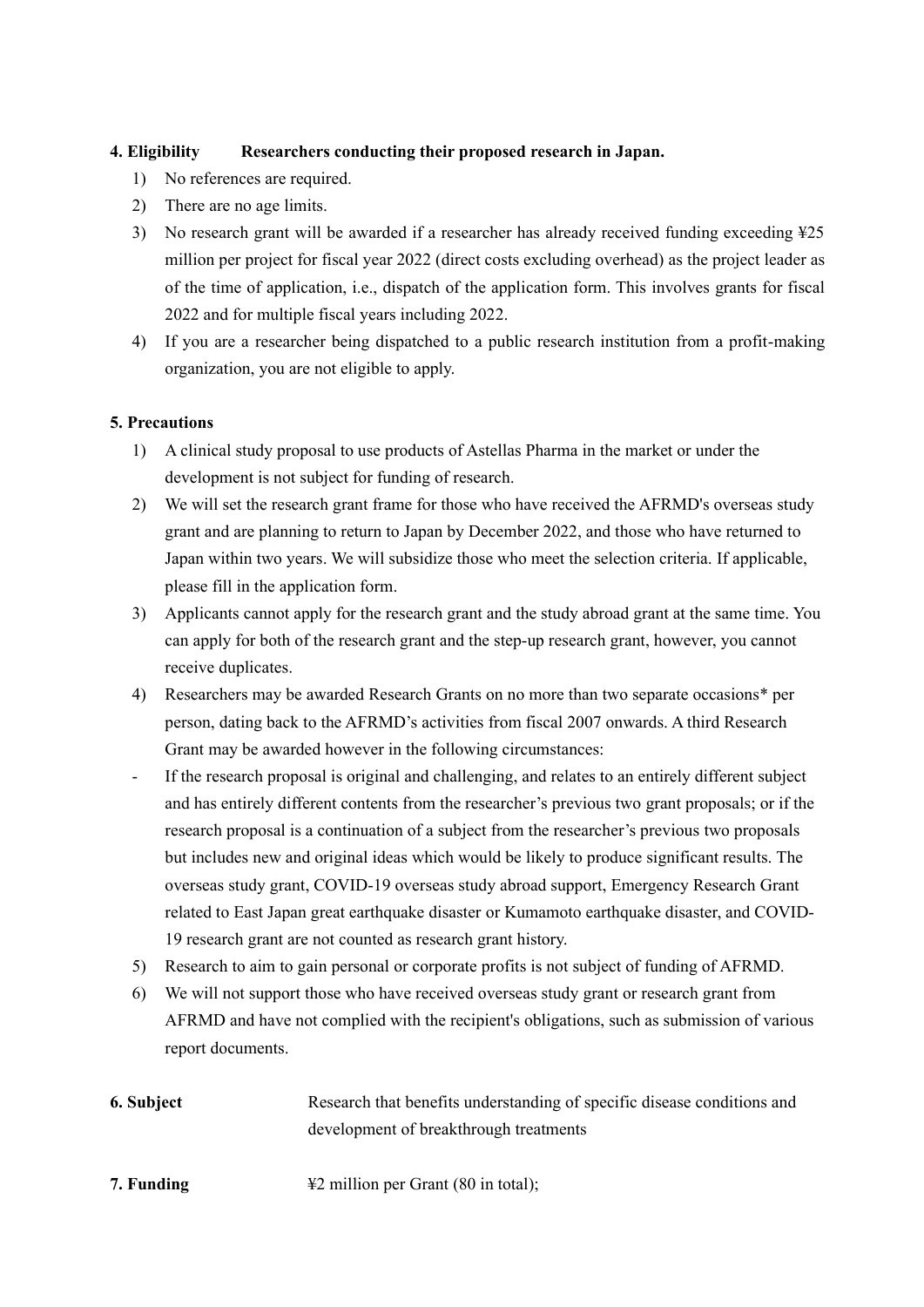#### **Total available:** ¥160 million

We will set a research grant frame for those who have received the AFRMD's overseas study grant and are planning to return to Japan by December 2022, and those who have returned to Japan within two years. We will subsidize those who meet the selection criteria.

#### **8. Duration to use Research Grant**

January 2023 to December 2024

- **9. Selection** Recipients will be selected by the Selection Committee and finalized by the Board of Directors
- **10. Notify of the result** With regard to pass/fail, applicants will be notified via email during the period from the end of October to early November 2022.
- **11. Issuance** January 2023

### **12. Obligations as a Research Grant recipient**

#### **1) Submission of Financial Statement**

Recipients will be required to submit a Financial Statement (January 2023 - December 2024) to AFRMD by the end of January 2025.

#### **2) Submission of Research Report**

Recipients will be required to write up the results of their research in the form of a Research Report and submit it to AFRMD by the end of January 2025. Research Reports will be published in March 2026 at AFRMD website. Please bear that date to publish in mind when writing your report.

#### **3) Acknowledgement in scientific/medical journals or other publications**

When recipients will publish results of the study which is supported by Research Grant, recipients are requested to list the name of Astellas Foundation for Research on Metabolic Disorders in the section of Acknowledgement of scientific/medical journals or other publications and submit a copy of the article or summary of the article to AFRMD. Submission of electronic version of the article to AFRMD is accepted.

## **4) Attendance at Research Conference**

Recipients will be required to give a presentation on progress or the results of their funded research at Research Conference organized by AFRMD (scheduled for around the fall of 2024). Presentation by someone on behalf of a recipient will not be accepted.

Based on voting by Selection Committee members who attend the Research Conference, two researchers who have presented outstanding research results at the Research Conference will receive the Astellas Award for Best Biomedical Research (certificate) and an additional prize of ¥1 million per person. Meanwhile, based on the same procedure, one young and promising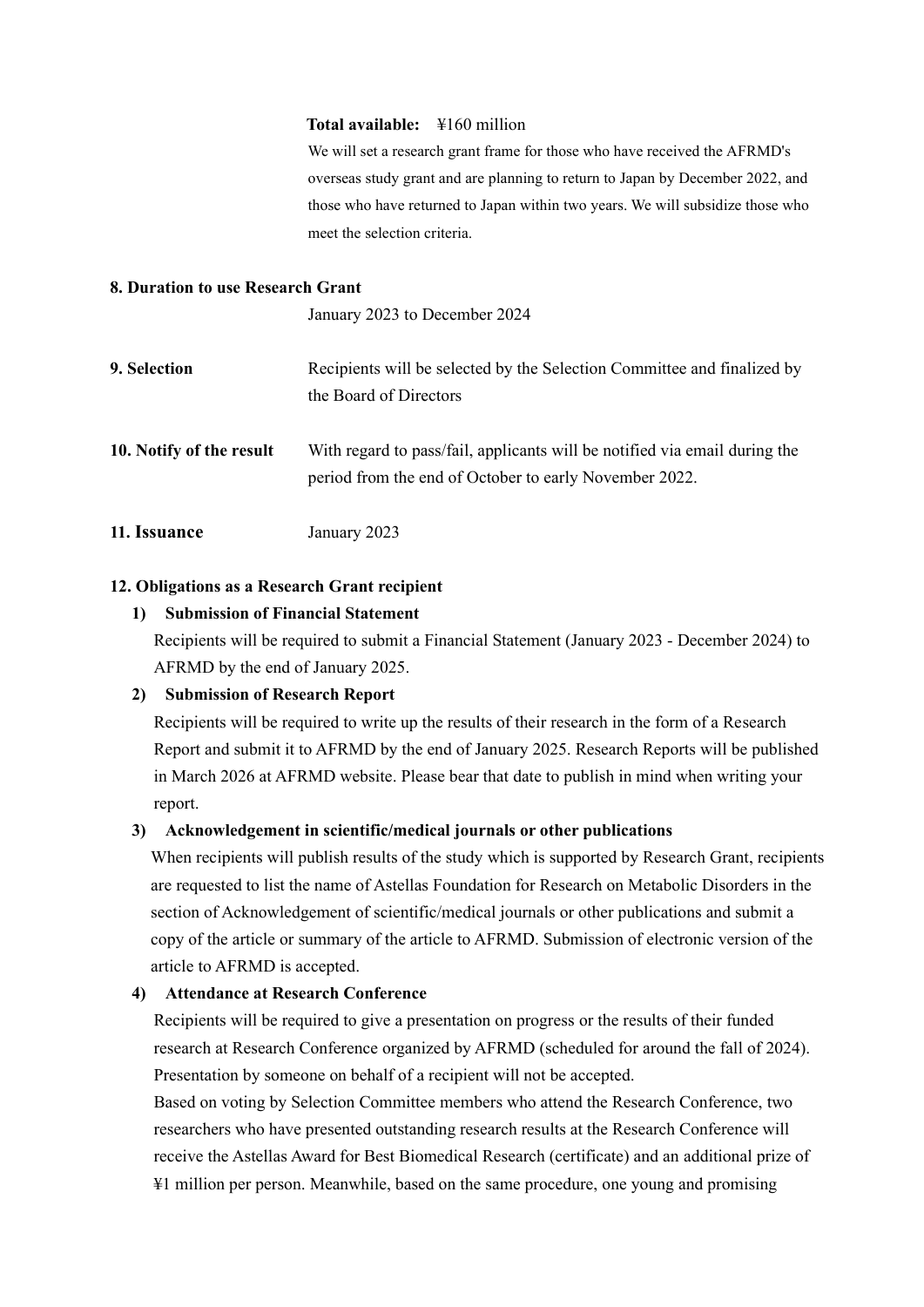researcher who has presented outstanding results will receive the Takenaka Young Scientist Award (certificate) and an additional prize of ¥500,000.

Based on mutual voting by researchers who have presented the research results at Research Conference, three researchers will receive Best Presentation Certificate. It is allowed that one can obtain simultaneously all three certificates mentioned above.

## **13. Compliance with the Act on the Protection of Personal Information**

- 1) AFRMD will only use personal information obtained in relation to the above Research Grant program for administrative purposes including the selection process, notification of pass/fail to applications, requests to recipients to prepare essays to be listed in AFRMD website or to respond to questionnaire prepared by AFRMD.
- 2) Once Research Grants have been finalized, AFRMD will publish details of recipients on its website and in other publications, including recipients' names, job titles and the nature of their research.
- 3) Any inquiries regarding personal information should be directed as follows. Personal information officer: Yoshito Abe, Secretary General, AFRMD

#### **14. Languages permitted on application form**

Japanese or English

#### **15. Application steps**

The application steps are as follows.

- 1) Create My Page
- 2) Submit application documents through "My Page"

#### **16. Application procedure**

Application Form/English Version <Sample, For Review Purpose Only>

※This is a sample for review purpose only. For application, please download the application form from "MY PAGE".

#### **1) Application procedure**

#### **(1) Creating "My Page"**

Create your account by clicking、"「基本情報登録(ID・パスワードの取得)」Registration of basic information (acquisition of ID / password)" and fill out the form. You can continue to use My Page from next year onwards.

※If you already have "My Page", please proceed to (2).

### **(2) Login to "My Page"**

Please login to My Page using the ID and password you obtained.

Confirm your information by opening the "Confirm and Change" from My Page.

#### **(3) Fill out the research grant application form and submit the required documents**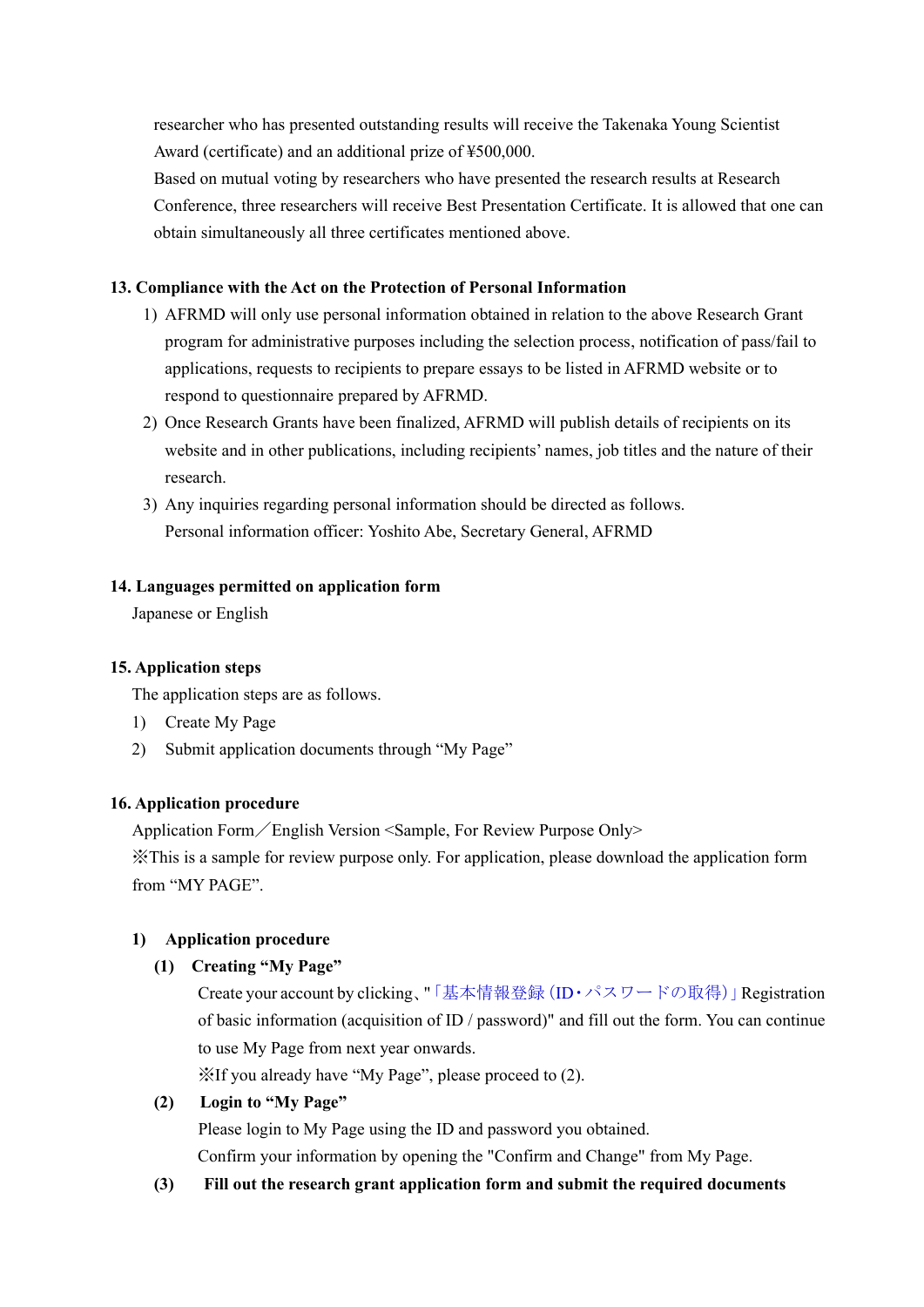After logging in to your account : My page, click the red button: 「応募はこちら」 under the "Information" tab and select the program, "Research Grant" or "Overseas Research Grant". Or, you can also select the program by opening the "Submit" Application" tab.

Fill out the "Research Grant Application Form「助成申請受付フォーム」", download the application format, and prepare the application documents.

## **(4) Submit documents**

Click "「確認する」(Confirm)" after filling out all the forms and uploading the required documents, then check the contents and click the "「応募する」(Apply)" button at the bottom of the page.

The contents cannot be modified after submission, so please check carefully before submission.

## **2) Preparation of application documents**

## **(1) Required documents for the application**

The filled-in application formats (PDF) is required documents for application.

## **(2) Download the format**

The format is available on the application form on "My Page".

#### **(3) Points for the preparation of application documents**

#### **(i) The Application formats**

Please check the followings when filling in the application format.

- ・Please enter your name in the upper right corner.
- ・Use 11 pt. font size or more (no specified font).

・You may change the size of the designated frame, but please briefly fill in the application items from [I] to [Ⅷ] within 4 pages. Please do not change the left and right margins as it will be printed. Applications that exceed 4 pages will not be accepted.

・Please attach figures and tables such as preliminary data in the text, if necessary.

・Delete the "Notes in the frame" in the format and increase entry fields. Please delete the "Notes outside the frame" before submission.

#### **(ii) PDF conversion of application documents and total file size**

- ・ The completed application formats must be converted to PDF.
- ・ Total file size of the application documents must be 3MB or less.

## **17. Confidentiality**

All the AFRMD officers, the selection committee members, and secretariat members signed the "Pledge for Confidentiality" and obliged to retain confidential information such as contents of an application form.